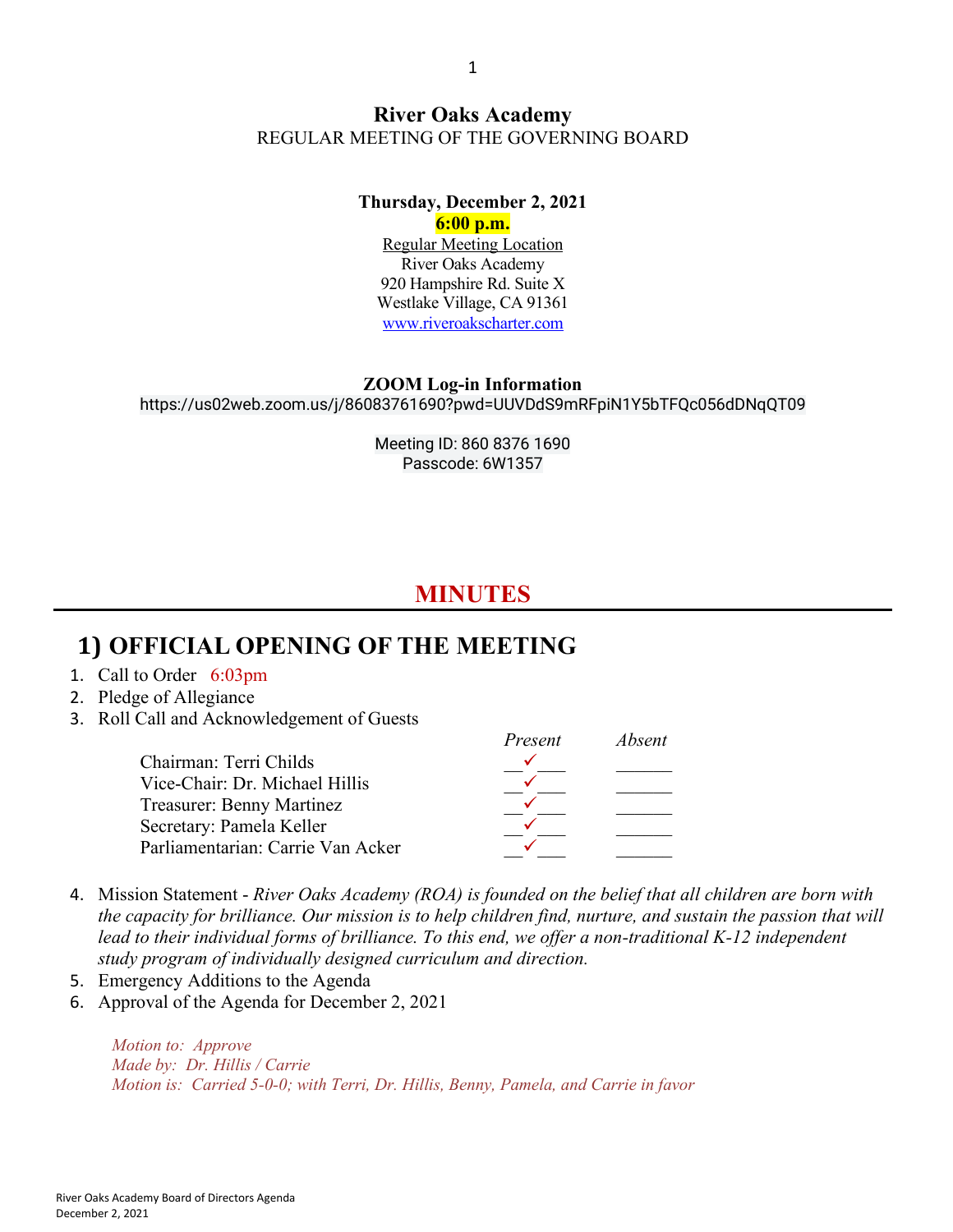# **2) ORGANIZATIONAL**

N/A

# **3) PUBLIC COMMENTS**

*Citizens who would like to address the Board on any item on the Agenda may do so now or when the President requests comments from the Public as the Board is considering the item. This portion of the Annual Board meeting is set aside for members of the audience to make comments or raise issues that are not specifically on the agenda. These presentations, both during open and agendized topics, are limited to three (3) minutes per presentation and the total time allotted to non-agenda items will not exceed fifteen (15) minutes.*

## **4) INFORMATION AND DISCUSSION ITEMS**

*These items are presented to the Board for information only and are not subject to action at this meeting. These items may be added to a future meeting for action by the Board.*

- 1. Budget Committee Informational (2 min)
- 2. Parent Advisory Council (PAC) Informational (2 min)
- 3. Teacher's Report Informational (2 min) *Report by Leslie Maple available in Board Mtg. Binder*
- 4. Oxnard Report (2 min) *Report by Maria Montagne available in Board Mtg. Binder*
- 5. Student/Parent Report Informational (2 min)
- 6. Career Pathways Report Informational (2 min) *Report by Kathy Jackson available in Board Mtg. Binder*
- 7. High School Guidance Counselor—Informational (2 min)

# **5) REPORTS**

- 1. Board Chairperson's Report
- 2. Individual Board Member Report
- 3. Director's Report
- 4. BSA Report
- 5. VCOE Report

# **6) CONSENT AGENDA ITEMS**

*Actions proposed for the Consent Agenda are items consistent with adopted policies and approved practices of River Oaks Academy and are deemed routine in nature. The Board will be asked to approve all of the Consent Agenda items by a single vote unless any member of the Board or the Public asks that an item be removed from the Consent Agenda and considered and discussed separately.*

- 1. Consideration to approve the November 4, 2021 Minutes and the November 10, 2021 Budget Meeting Minutes
- 2. Consideration to approve the ROA Financial Statement
- 3. Consideration to approve the ROA Board Report of Purchase Orders
- 4. Consideration to approve the ROA Board Report of Commercial Checks
- 5. Consideration to approve the ROA PAC Transaction Detail Report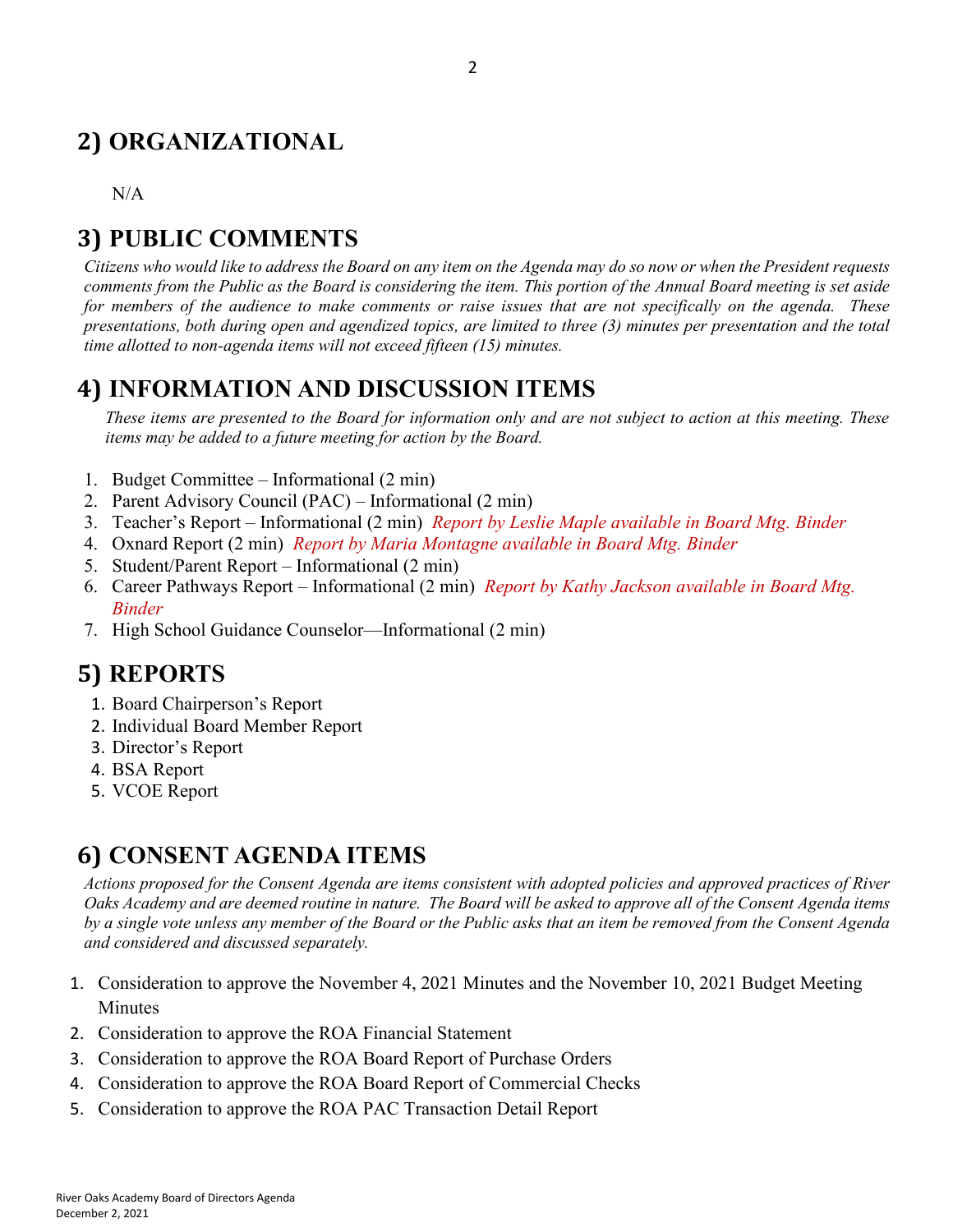*Public Comments: None Motion to: Approve Made by: Pamela / Dr. Hillis Motion is: Carried 5-0-0; with Terri, Dr. Hillis, Benny, Pamela, and Carrie in favor*

# **7) ACTION ITEMS**

- 1. Review, Discussion, and Approval of the 2021-2022 1st Interim Budget (Rudy)
	- *a.* In accordance with Education code 47604.33(a): Each charter school shall annually prepare and submit the following reports to its chartering agency and the county superintendent of schools, or only to the county superintendent of schools if the county board of education is the chartering agency: (1) On or before December 15, an interim financial report. This report shall reflect changes through October 31.

*Public Comments: None Motion to: Approve Made by: Benny / Dr. Hillis Motion is: Carried 5-0-0; with Terri, Dr. Hillis, Benny, Pamela, and Carrie in favor*

- 2. Review, Discussion, and Approval of the Educator Effectiveness Funds 2021-2026 Spending Plan.
	- *a.* During last month's Board Meeting, we presented the Educator Effectiveness Funds Spending Plan during the Public Hearing. No changes have been made.

*Public Comments: None Motion to: Approve Made by: Dr. Hillis / Pamela Motion is: Carried 5-0-0; with Terri, Dr. Hillis, Benny, Pamela, and Carrie in favor*

3. Review, Discussion, and Approval of adding 10 work days to the Director's current 215 work days to 225, starting with the 2021-2022 school year.

*Public Comments: None Motion to: Approve Made by: Pamela / Benny Motion is: Carried 5-0-0; with Terri, Dr. Hillis, Benny, Pamela, and Carrie in favor* 

- 4. Review, Discussion, and Approval of the Administrative Assistant's move to the 12-month Administrative salary schedule.
	- *a.* Due to the heavy workload and ROA offering our Summer Academy again in the summer of 2022, we see the need to increase the Administrative Assistant's work schedule to 12 months. With that, we would like to retroactively (starting in July 2021) move our Administrative Assistant to the 12 month Administrative Salary Schedule.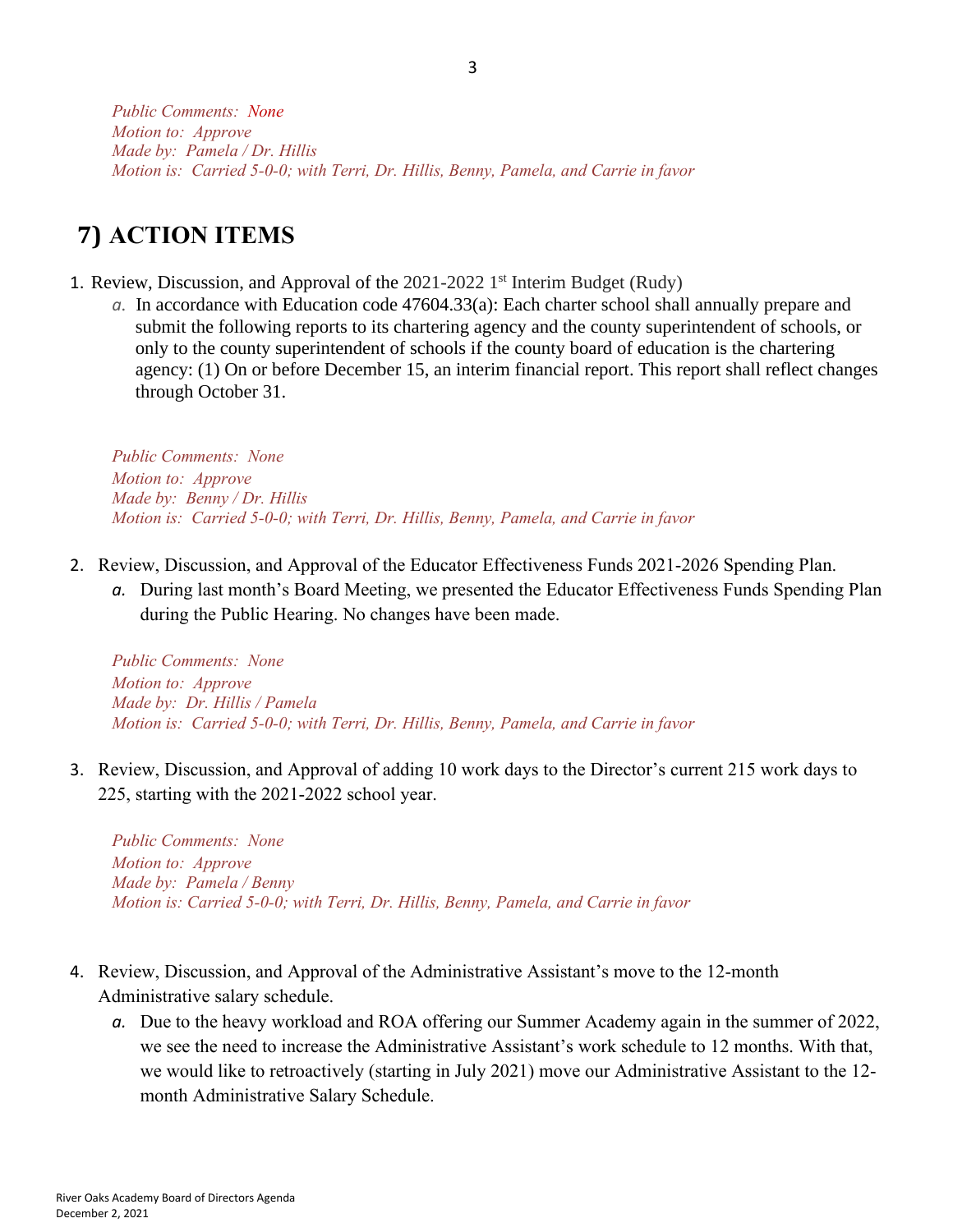*Public Comments: None Motion to: Approve Made by: Benny / Dr. Hillis Motion is: Carried 5-0-0; with Terri, Dr. Hillis, Benny, Pamela, and Carrie in favor*

- 5. Review, Discussion, and Ratification for the Administrative Assistant to work the following 3 extra days: November 22/23/24, 2021.
	- *a.* Due to the current heavy workload, we can use the extra days for Gretchen to catch up on a variety of projects.

*Public Comments: None Motion to: Approve Made by: Dr. Hillis / Benny Motion is: Carried 5-0-0; with Terri, Dr. Hillis, Benny, Pamela, and Carrie in favor*

6. Review, Discussion, and Approval of the renewal of our membership to the CCSA (California Charter School Association) for the period of 1/1/2022 through 12/31/2022. Not to exceed: \$3,440.00 *a*. This has been one of our association memberships. Staff and board members attend their annual conference. This membership advocates for charters within the state, helps with charter renewal, and more.

*Public Comments: None Motion to: Approve Made by: Pamela / Dr. Hillis Motion is: Carried 5-0-0; with Terri, Dr. Hillis, Benny, Pamela, and Carrie in favor* 

- 7. Review, Discussion, and Approval of the River Oaks Academy's 2022-2023 Track A and Track B School Calendars:
	- *a.* The 2022-2023 Track A Calendar
	- *b.* The 2022-2023 Track B Calendar

a) To continue with the planning for the 2022-2023 school year and the Summer Academy program, we need to submit the attached calendars to School Pathways and our business office.

*Public Comments: None Motion to: Approve Made by: Benny / Dr. Hillis Motion is: Carried 5-0-0; with Terri, Dr. Hillis, Benny, Pamela, and Carrie in favor*

- 8. Review, Discussion, and Approval of the Teacher Community Time Policy (to replace the previously adopted "Teacher led Classes/Workshop Policy"
	- *a.* After careful consideration and polling our teachers, we are submitting this new policy that is more equitable and reflects our current needs more accurately.